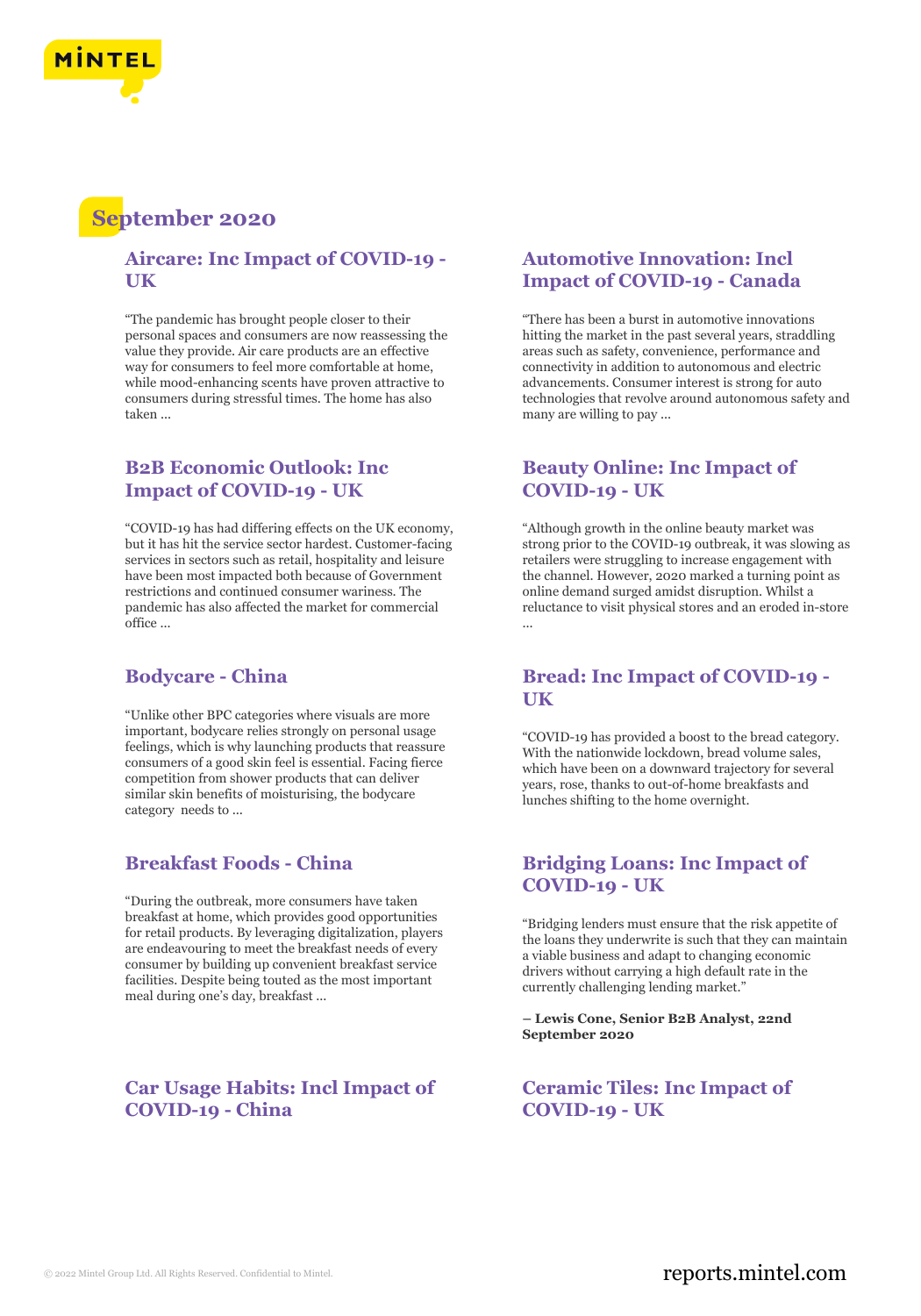

"The rise of individual car use after COVID-19 is prominent for both essential trips and leisure travel, since only 12% of surveyed car owners reply their car use hasn't increases for any of the listed occasions. With more time spent in cars, in-car health and safety has become a top-of-mind ...

# **Changing Retail Landscape: Incl Impact of COVID-19 - US**

"COVID-19 is wreaking havoc on the retail industry and economy at large and will continue to force permanent change. Retailers will approach change in phases, remaining nimble enough to accommodate a constantly fluid environment while COVID-19 persists, while at the same time looking ahead to strategically plan for and invest ...

# **Coffee: Inc Impact of COVID-19 - UK**

"COVID-19 has provided the coffee market with a temporary boost, as the nationwide lockdown brought out-of-home coffee to the home overnight. As the lockdown continues to be eased, however, more coffee occasions are expected to shift back out of home, albeit to a lesser extent than previously. Whilst coffee in ...

# **Consumers and Retail Banking: Inc Impact of COVID-19 - UK**

"COVID-19 presents an enormous challenge to retail banks in terms of profitability, but it has also been an opportunity for providers to refresh their image and demonstrate their support for consumers. Mintel's research shows there is a clear opportunity for banks to forge a positive lasting impression on younger generations ...

# **Credit Cards: Inc Impact of COVID-19 - US**

"Spending behaviors are changing both due to the COVID-19 pandemic as well as the current US recession. Savings have increased during the pandemic, but issuers will want to be cautious. As COVID-19 stimulus money runs out and bill deferments end, issuers should be more cautious about who they target to ...

"The ceramic tile sector has been strongly impacted by COVID-19, with demand expected to fall by almost 24% in 2020, before returning to 2019 levels in two years' time. Thereafter, demand changes are inevitable in what was a mature market. While commercial demand for offices and the retail sector are ...

#### **Chilled vs. Frozen Foods - Ireland**

"During the COVID-19 pandemic grocery retailing soared as consumers shifted away from foodservice and had more time for at-home cooking – benefiting chilled foods significantly, for example meat/poultry. The lower price point of frozen foods coupled with its longer shelf life saw demand for frozen food rise significantly as ...

# **Compras Online x Offline: Incluindo Impacto da COVID-19 - Brazil**

"Com a exceção de lojas e comércios essenciais, como mercados e farmácias, o impacto da COVID-19 nos comércio online e offline foram praticamente opostos. Enquanto o comércio offline foi severamente impactado, obrigando muitos comerciantes a fechar suas portas definitivamente, o comércio online cresceu e se expandiu como nunca no país ...

# **Credit Cards: Inc Impact of COVID-19 - UK**

"COVID-19 has shaken the credit card sector as new lending collapsed and air miles lost their appeal as overseas travel was cut off. As the economy tentatively reopens, nervousness about borrowing means lending is recovering more slowly than spending. As young people turn their backs on credit cards in an ...

# **Credit Cards: Incl Impact of COVID-19 - Canada**

"Credit card spending is down due to the pandemic. Rewards are great tools to spur incremental spend but consumers are rethinking which rewards matter to them. Innovative rewards are in and cashback remains king, but travel rewards are less relevant now."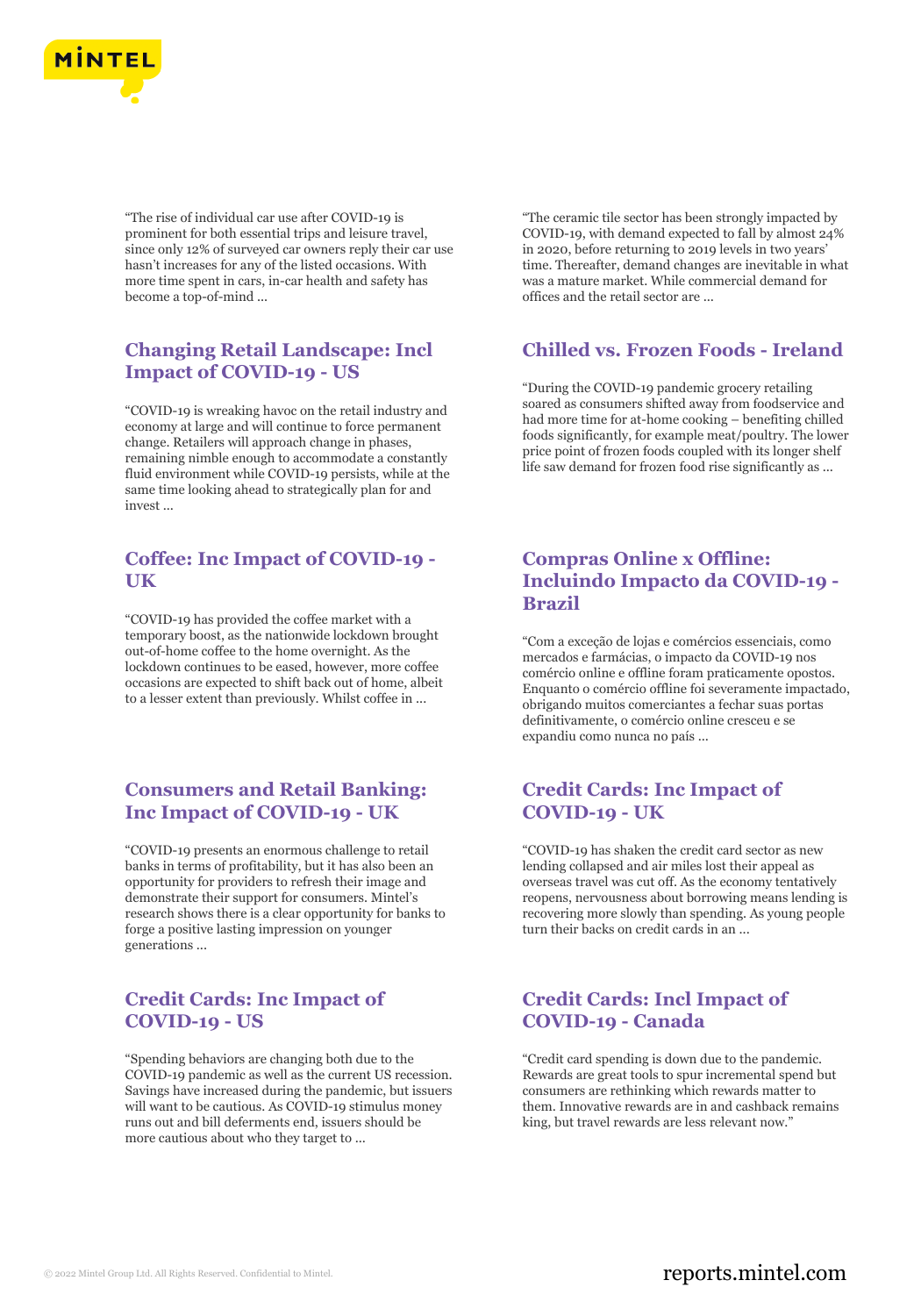

# **Dark Spirits and Liqueurs: Inc Impact of COVID-19 - UK**

"Despite being a major threat to the market, the reenergised focus of health since COVID-19 also presents opportunities. Being almost non-existent in this category, the rapidly growing low-/no-alcohol space is ripe for development in dark spirits, as is NPD in lower sugar/calorie liqueur drinks. The rise in at-home ...

# **Digital Advertising: Incl Impact of COVID-19 - US**

"There is an industry adage that says, "In good times you want to advertise, in bad times you must advertise." Following the downturn in economic activity due to COVID-19, an effective digital advertising presence will be necessary for businesses both big and small to drive awareness and growth moving ...

# **Emerging Flavours and Ingredients: Incl Impact of COVID-19 - Canada**

"Canadians' demands of flavours and ingredients are complex. While many show a clear openness to trying new options, there's also a strong pull to familiarity that can also bring comfort. There is an opportunity for companies to expose Canadians to flavours and ingredients less commonly considered to offer variety,  $but...$ 

#### **European Retail Handbook: Inc Impact of COVID-19 - Europe**

"In 2019, retail sales increased for the vast majority of European countries, and the combined value of retail sales for the 36 major economies covered in Mintel's European Retail Handbook reached €3.5 trillion. Germany has the largest retail market but France appears second, followed by Russia and placing ...

**– Sanjay Sharma, Senior Financial Services Analyst**

# **Digital Advertising: Inc Impact of COVID-19 - UK**

"As a result of the COVID-19 outbreak people are spending more time online and making more purchases online, which increases opportunities for digital advertising, particularly direct response adverts. Major social networks have introduced more direct response and shoppable adverts since the start of the pandemic. One of the long-term results ...

# **Digital Trends Quarterly: Inc Impact of COVID-19 - UK**

"Despite supply chain issues, the leading brands have continued to release annual upgrades across technology segments. Foldable and dual-screen offerings are bringing innovation to smartphones, laptops and tablets, although take-up remains low. The economic uncertainty surrounding COVID-19 will see consumers even more focused on price and reliability when it comes ...

# **European Retail Briefing: Inc Impact of COVID-19 - Europe**

"The ongoing COVID-19 pandemic continues to affect consumer behaviour in different ways across Europe. The importance of wearing a mask or face covering when outside the home appears to vary depending on each government's rules, while other trends such as the shift to online shopping remain strong everywhere. The feeling ...

### **Facial Cleansing and Makeup Removal Products - China**

"COVID-19 has had a temporary impact on the growth of the facial cleaning and makeup removal markets in China in 2020. However, looking forward, the trends of natural, safe, and caring cleansers and removers will sustain, encouraging brands to enhance their formulation and communication to better suit consumers' shifting and ...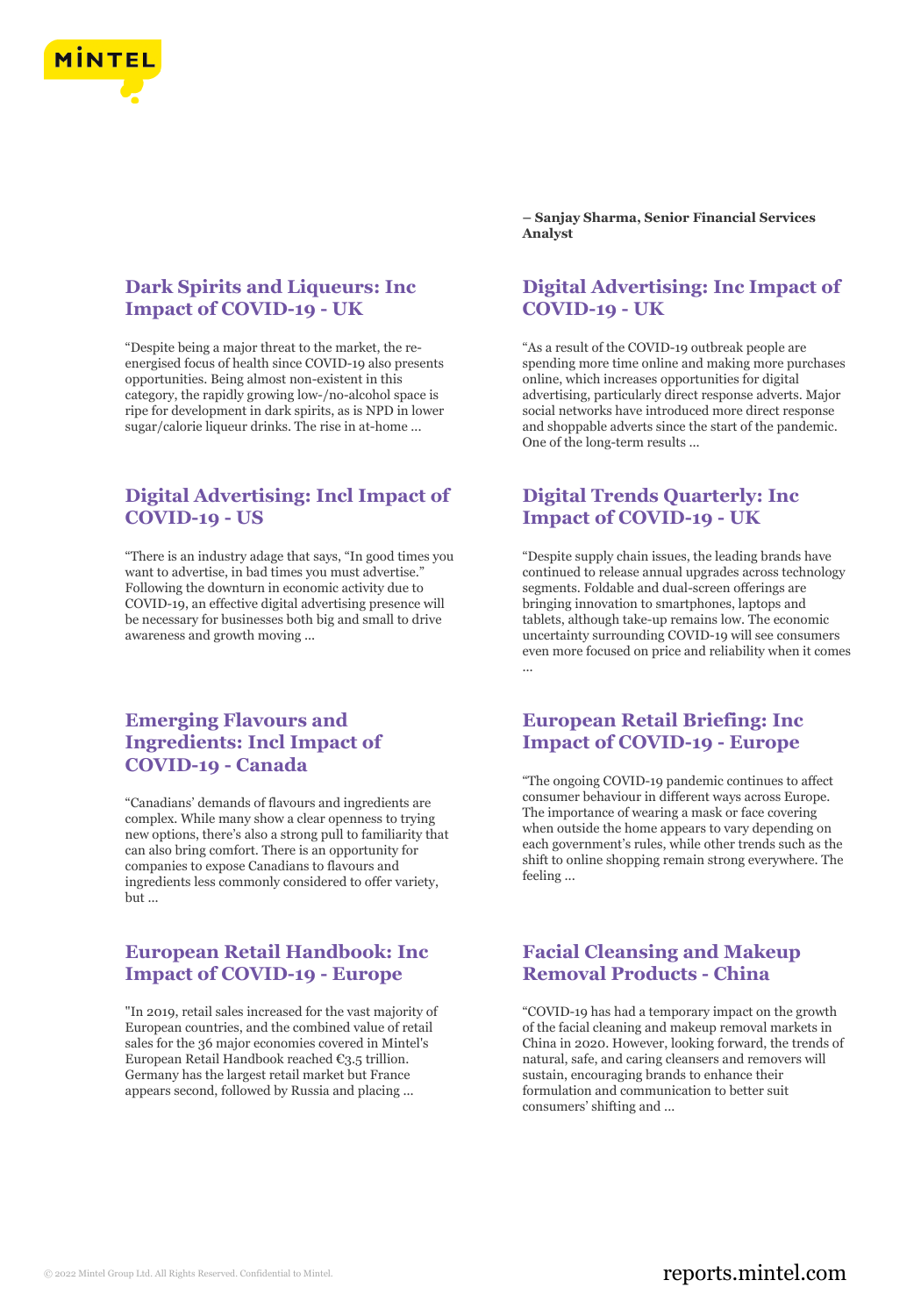

# **Fashion & Sustainability: Inc Impact of COVID-19 - UK**

"The media and high-profile events have helped to raise awareness regarding the need to make more considered fashion purchases. This has been even more prominent during COVID-19, with many headlines covering how retailers have treated staff during the pandemic. However, with so much confusion regarding what makes a fashion retailer ...

# **Grocery Retailing: Incl Impact of COVID-19 - Canada**

"It is so cliché to use the word unprecedented in 2020, but this truly is an unprecedented time for the grocery sector right now as significant changes are seen in consumer approach to grocery shopping. Before the pandemic, grocery shopping was all about routines and habits, with behaviours practically entrenched ...

# **Hot and Cold Cereal: Incl Impact of COVID-19 - US**

"With wellbeing, value and convenience top-of-mind, cereal brands have more than one path to staying relevant with shoppers. After years of declines and stagnation, the cereal category returned to sales growth in 2020 due to COVID-19. Sudden and enduring shifts in daily, especially morning, routines impacted the cereal category, with ...

### **Kitchens and Kitchen Furniture: Inc Impact of COVID-19 - UK**

"COVID-19 will see kitchen furniture sales fall sharply amid a reduced appetite for big-ticket purchases in 2020, store closures, a reluctance to allow tradespeople into the home and a slowdown in the housing market. However, extended periods inside will see an unprecedented rise in kitchen usage across the UK, refocusing ...

# **Leisure Centres and Swimming Pools: Inc Impact of COVID-19 - UK**

"Public leisure centres and swimming pools have been badly hit by the COVID-19 crisis and face a long road to

# **Feminine Hygiene and Sanitary Protection Products: Incl Impact of COVID-19 - US**

"The feminine hygiene and sanitary protection category is in a moment of growth and evolution. Consumer expectations are extending beyond functional needs, challenging key players to offer eco-friendly packaging, natural/organic materials and ingredient transparency at affordable price points. At the same time, brands have opportunity to grow user knowledge ...

# **Health and Fitness Clubs: Inc Impact of COVID-19 - UK**

"While some Brits are still nervous about visiting or returning to a gym, people are prioritising both their physical and mental health more than ever. Operators will need to develop more holistic services that enable consumers to incorporate activity from outside the gym, and harness new technologies for progress tracking ...

# **Impacting eCommerce: Shipping & Delivery: Incl Impact of COVID-19 - US**

"Consumers have had to accept delays in shipments due to COVID-19, as retailers both focused on fulfilling orders of essential items, as well as struggled to keep up with the influx in demand. However, consumers will expect delivery services to resume to pre-pandemic timing as the country further moves into ...

# **Large Home Appliances - China**

"Brands and retailers should stay positive about COVID-19's effect on overall industry sales. Consumers' increased willingness to upgrade their home appliances is expediting the industry's development towards building more holistic smart home ecosystems. There is potential for lower tier markets with the growing demand for product upgrades with more functions ...

# **Loyalty Programs: Incl Impact of COVID-19 - US**

"Whether consumers support a brand and whether a brand can withstand unforeseen circumstances like the COVID-19 pandemic boils down to how much loyalty the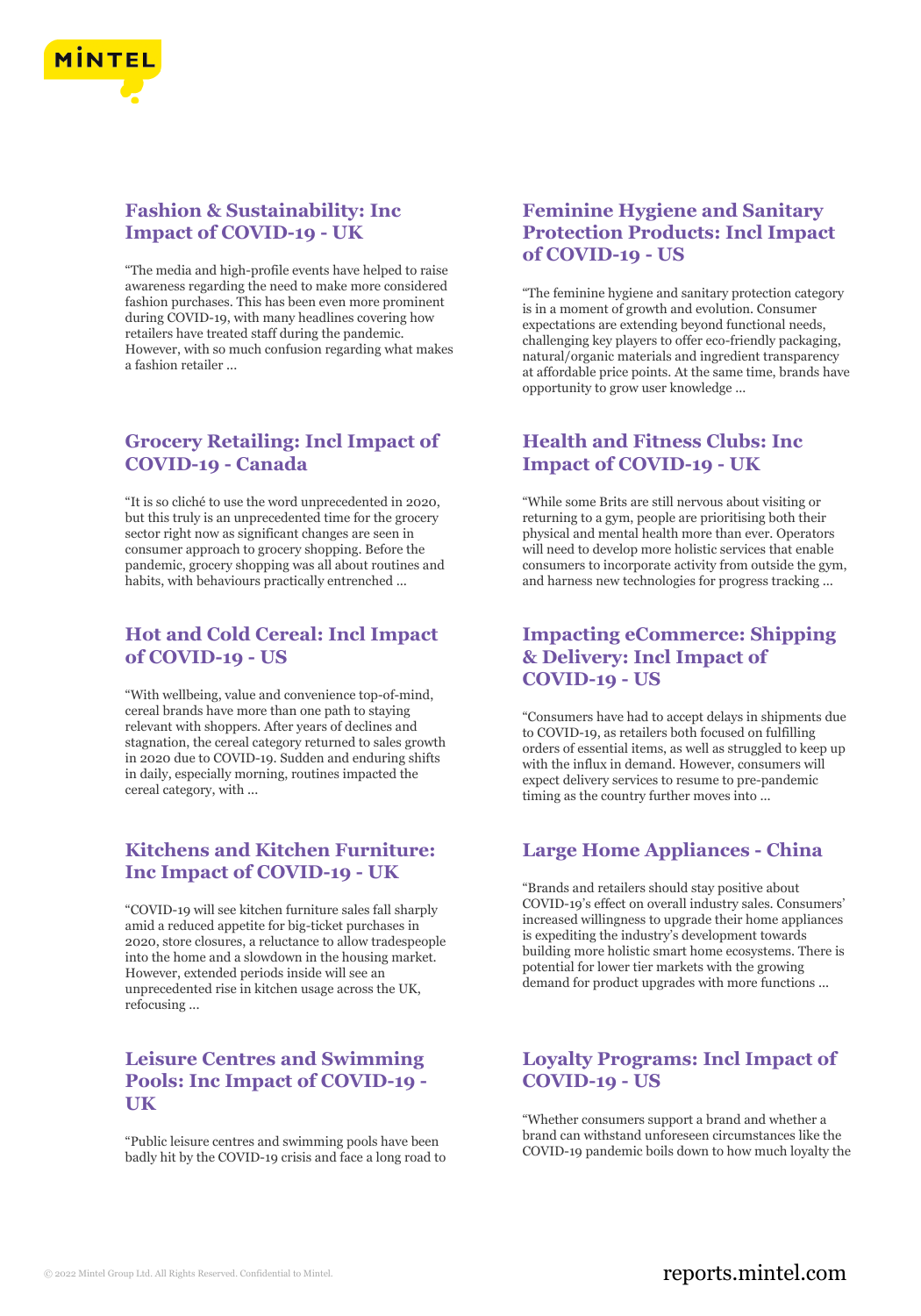

recovery. The pace at which they move along it will be determined by the government's appetite for state support and the ability of operators and local authorities to move beyond ...

# **Luxury Accessories - China**

"Luxury accessories are increasingly more accepted by consumers and gradually becoming a form of daily wear. The domestic market has become a more important market for luxury brands and Chinese consumers' high acceptance of e-commerce means luxury brands need to re-think their strategy in China. Increasing awareness of aesthetics and ...

# **Marketing para Pais: Incluindo Impacto da COVID-19 - Brazil**

"Os pais com filhos de até 18 anos estão bastante sobrecarregados no momento. Além de todas as preocupações comuns trazidas pela COVID-19, eles ainda enfrentam a dificuldade de administrar a rotina familiar com as escolas fechadas. O acúmulo de funções pode trazer consequências para a saúde mental desse grupo. Produtos ...

# **Marketing to Hispanic Moms: Incl Impact of COVID-19 - US**

"COVID-19 has disrupted Hispanic moms' lives, bringing uncertainty for the future. In response, Hispanic moms are taking control of what they can to protect their families. Beyond COVID-19, Hispanic moms have high expectations about their children's future. They see education as a priority and want to walk side by side ...

# **Marketing to Millennials: Incl Impact of COVID-19 - Canada**

"On the whole, Millennials are unified in their less positive outlook on life and their more fluid notion of adulthood. While the pandemic has added mental and emotional weight for all segments, Millennials entered into the pandemic already 'low' – feeling less stable and content as they're less established, yet ...

# **Men's & Women's Clothing: Incl Impact of COVID-19 - US**

brand propagates. While loyalty is generated by much more than a loyalty program, getting the components of the loyalty program right can pay dividends relative to ...

# **Managing Emotional Wellbeing - China**

"The majority of Chinese believe that their emotional health is not in good form, driven by high incidence of stress and fatigue, as well as growing financial pressures and increasing workload. Despite this pessimism, proactive self-evaluation drives up better selfmanagement. Opportunities lie in providing more detailed solutions rather than a ...

# **Marketing to Black Moms: Incl Impact of COVID-19 - US**

"Black moms are aware of the unique parenting challenges they face this year amid COVID-19 and an intensified focus on social justice. However, they want to avoid making their kids fearful of the world, and instead give them confidence to overcome any challenge they face. Their primary focus is their ...

# **Marketing to Men - China**

"Men show high willingness to spend more on selfimprovement in appearance and fitness, as well as taking more responsibility in family purchases. Being long exposed with diversified information from social media to ecommerce platforms, men have become more capable of applying technology to make life convenient and comfortable, and more ...

### **Marketing to Parents: Incl Impact of COVID-19 - Brazil**

"Parents with children under 18 are heavily burdened at the moment. In addition to all common concerns created by COVID-19, they still face the challenges of managing the family routine with schools closed. Stacking of tasks can have consequences for this group's mental health. Products and services that can make ...

# **Men's Facial Skincare - China**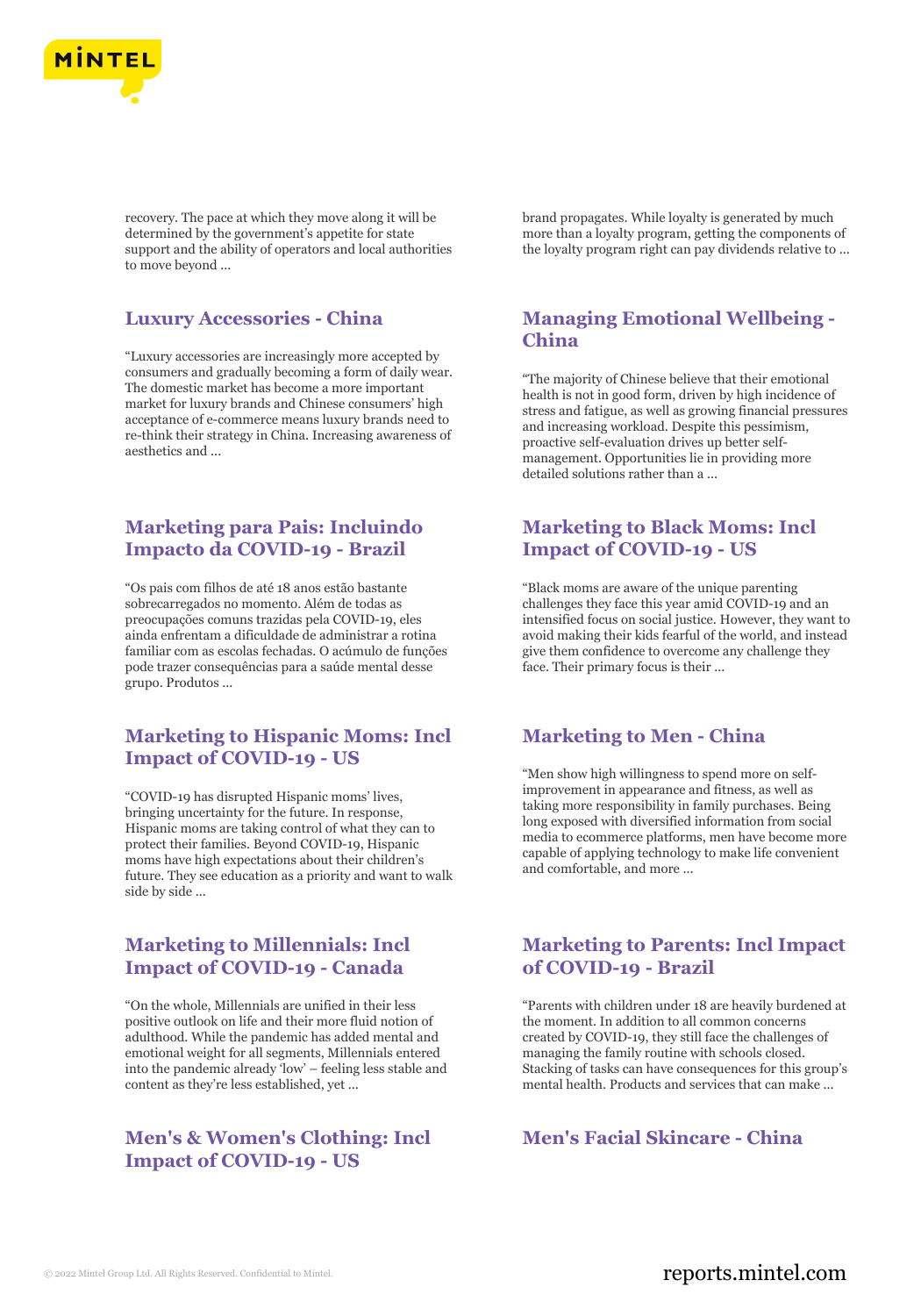

"Clothing, a nonessential category, continues to be impacted by the combined pandemic and recession. Out-of-work, worried consumers are quick to scale back spending on new clothes and also have less of a need for new clothes, with limited events and occasions to shop for. When they do shop, value will ...

# **Menu Insights - Brunch and Afternoon Tea - China**

"Western-style brunch and afternoon tea have started becoming viral in China as each meal occasion has garnered an incidence of around 70%. However, the high penetration rate doesn't translate into a mature market given that both meal occasions are loosely defined. In order to stand out in the fierce market ...

#### **Mobile Phones and Network Providers - China**

"China is likely to lead the 5G revenue uplift. Consumer upgrade intentions are strong, focusing on key features such as smoother operating experiences, 5G enablement, and higher quality. As for data plan upgrades, operators will focus more on expanding the 5G use scene for consumers with more data plans and ...

#### **Perceptions of Beauty across Generations: Incl Impact of COVID-19 - US**

"The once singular approach to beauty marketing and product development is no longer cutting it for consumers. While preferences and engagement varies by generation, nearly all consumer groups have mixed emotions when it comes to beauty. Consumers recognize that beauty products can provide a self-esteem boost but also feel that ...

# **Pet Foods - China**

"Pet owners are becoming knowledgeable and sophisticated in selecting pet food, as they will proactively seek information before making purchase decisions. Their concern around food safety and attention to nutrition suggest brands should not only fortify nutrition but also provide transparent

"The men's facial skincare market has embarked on a journey of growth transformation, with male consumers polarising. Some men have started to expand their routines with a wider range of facial skincare products, from facial masks to suncare products. Meanwhile, a growing proportion of men are still struggling to understand ...

# **Mobile Gaming: Incl Impact of COVID-19 - US**

"Mobile gaming is a great entry point for brands looking to reach the gaming community. The mobile gaming world brings in all types of players, from the casual tourists to highly invested, dedicated players. The audience for mobile gaming will continue to grow as COVID-19 accelerates gaming's adoption into mainstream ...

# **Online vs Offline Shopping: Incl Impact of COVID-19 - Brazil**

"Except for essential stores, such as supermarkets and pharmacies, the impact of COVID-19 on online and offline shopping was almost opposite. While offline shopping has been severely impacted, forcing many businesses to close their doors permanently, online sales have grown like never before in the country. To sustain this surge ...

# **Pet Food: Inc Impact of COVID-19 - UK**

"The recession triggered by COVID-19 is prompting consumers to scrutinise their spending. The extensive private label presence on the one hand and the myriad of small specialist brands on the other leave mainstream brands faced with a formidable task to prove their value. Health is as much of a focus ...

# **Pizza Restaurants: Incl Impact of COVID-19 - US**

"Pizza restaurants are an indisputable bright spot amid a struggling restaurant industry as a result of the COVID-19 crisis. Many leading pizza chains have managed to grow sales into the double-digits in 2020 due to their continued investments in takeout and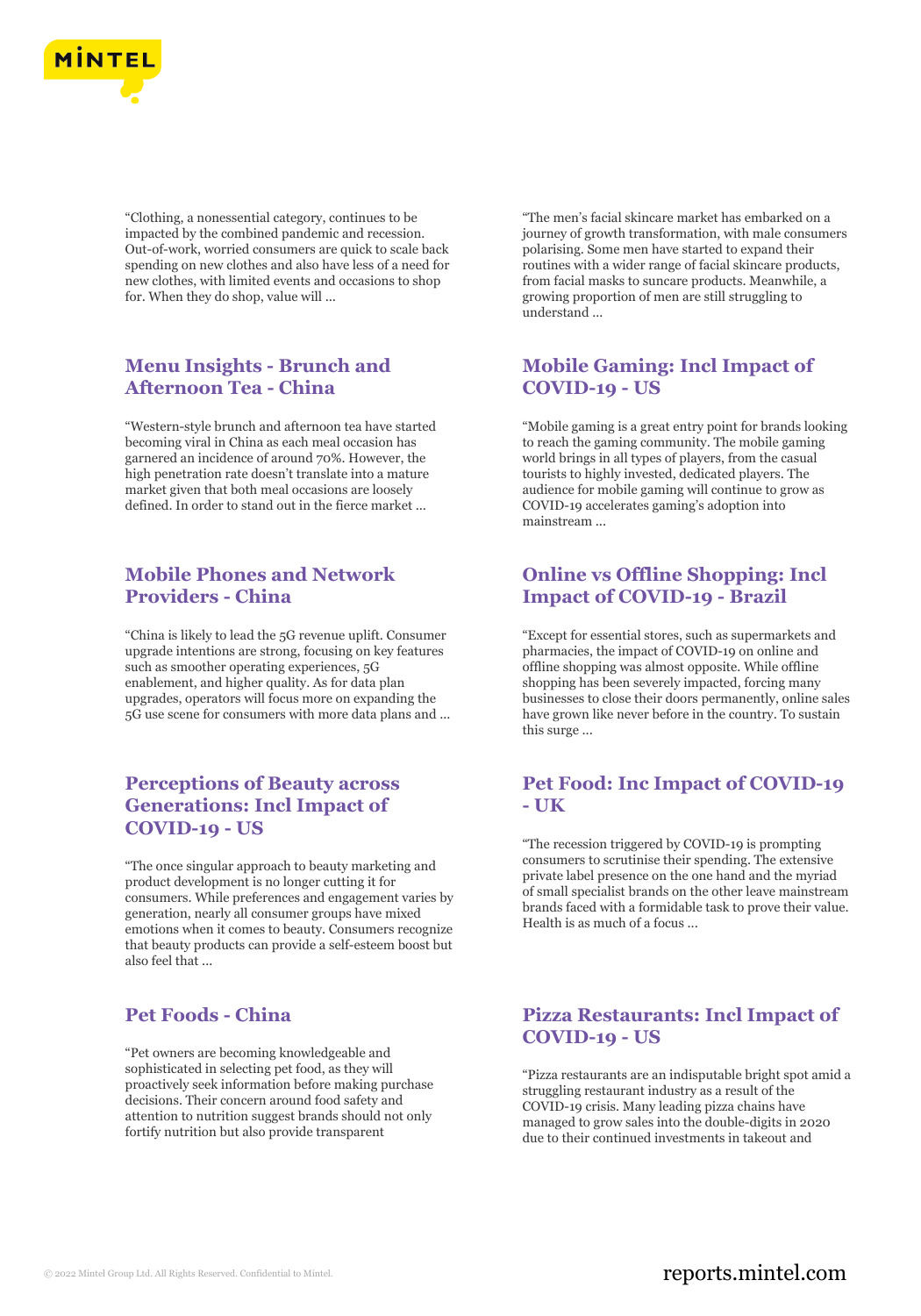

information. With the evolving attitudes of treating pets as ...

# **Plumbing: Inc Impact of COVID-19 - UK**

"Plumbing products are generally a mature market, though growth has been achieved in recent years from major fashion trends, such as en-suite bathrooms and open plan living. COVID-19 has hit the markets hard in 2020, with construction related products typically exaggerating GDP changes, but opportunities in new housing are now ...

#### **Restaurant Breakfast and Brunch Trends: Incl Impact of COVID-19 - US**

"The ease and affordability of making breakfast at home paired with the increase in remote working means the recovery of foodservice breakfast sales will lag behind the foodservice industry as a whole. LSRs facing fierce competition will launch aggressive promotions in a race to the bottom on price in order ...

#### **Sparkling Drinks - China**

"Sparkling beverages have proven their popularity through the surge in sales of sparkling water, and their wide range of application will allow extension into other drinks categories. The shrinking population of key younger consumers and enduring concerns around sugar pose challenges for CSDs going forward. With low/no/reduced (L ...

#### **Sports and Energy Drinks - China**

"The rate of value growth slowed for both sports and energy drinks in 2019, with COVID-19's impact then resulting in sales declines. The market will recover slowly but brands need to provide more value added when faced with increasing pressure from adjacent categories. Brands can increase market education to tie ...

# **Televisions: Inc Impact of COVID-19 - UK**

delivery and prioritization of value. Pizza restaurants are positioned ...

# **Price Comparison Sites in Financial Services: Inc Impact of COVID-19 - UK**

"Price comparison sites have taken a hit from the impact of COVID-19 on consumers' demand for travel-related financial services products and credit, and the restrictions placed on car sales and home moving by lockdown. However, aggregators will be relied upon by increasingly price-conscious consumers to help them navigate the economic ...

#### **Social Media Usage in Lower Tier Cities - China**

"Lower tier city consumers rely on online channels for every step when shopping, from learning what is ontrend to keeping in touch with brands, from selecting and purchasing products to sharing their shopping experience. For brands seeking to penetrate the lower tier market, it is important to build multi-functional platforms ...

# **Sponsorships and Sports Marketing: Incl Impact of COVID-19 - US**

"Sports are a powerful unifying force, bringing together people from all across the country to feel part of the same community with a common goal. While COVID-19 may have abruptly paused sports across the country, sports have resumed with full enthusiasm from both fans and brands alike, bringing along with ...

# **Technology Habits of Generation Z: Inc Impact of COVID-19 - UK**

"Video calling has been a key tool for Generation Z as the COVID-19 lockdown stopped them from in-person social interaction, and many in the age group say they are likely to continue to use it in the future as a result of the pandemic. Video calling platforms must grasp the ...

**Televisions: Incl Impact of COVID-19 - US**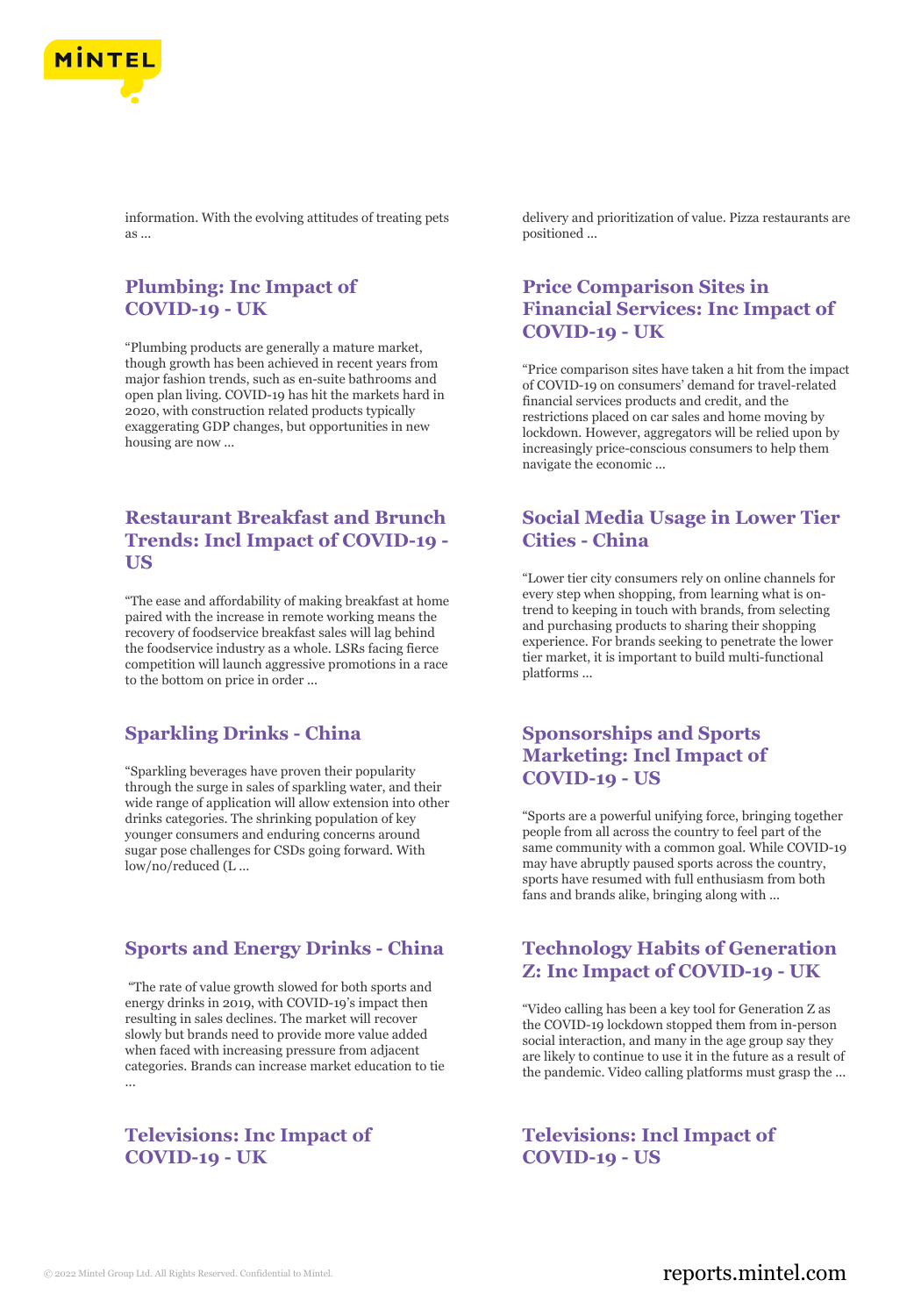

"Despite a spike in sales of televisions in the initial stages of the pandemic, as consumers bought new sets for the household in lieu of socialising, profit warnings from manufacturers as well as supply chain issues, mean the picture is not all rosy. Heavy discounting of recent models and competition ...

# **Term Assurance: Inc Impact of COVID-19 - UK**

"Term assurance sales will decline in 2020 following the hit taken to business in Q2 as lockdown measures brought the housing market to a standstill. However, there are reasons to be optimistic. Sales are expected to bounce back in the second half of the year as the mortgage market rebounds ...

# **The Future of Quick Service Restaurants: Inc Impact of COVID-19 - UK**

"As most QSR operators are forced to streamline their business in response to COVID-19, menu innovation needs to focus on healthful choices as well as broadening consumers' at-home experiences. These include dietspecific meals as well as meal kits featuring fast food recipes."

#### **The Working Life - Ireland**

"COVID-19 has seen half of Irish workers note disruption to their work-life balance, as more are forced to work at home – however overall Irish consumers report being happy with their work-life balance, while reports indicate general satisfaction with remote working, pointing to this being a more regular fixture in ...

#### **Vehicle Recovery: Inc Impact of COVID-19 - UK**

"The market for vehicle recovery is expected to suffer relatively minimal disruption from the COVID-19 pandemic. Assisted by the annual payment for most policies the sector is forecast to see recovery from 2021 helped by moves from many players in this market to move away from price competition and add ...

"The strong bond Americans have to television has strengthened the TV market despite the pandemic and should support it even through the recession. TV brands should be taking steps to ensure their products reflect consumer attitudes that the television set isn't just an electronic device or piece of furniture, but ...

#### **The Fitness Consumer - China**

"The outbreak of COVID-19 has brought more opportunities to the fitness industry in China than challenges. Wellbeing, experience and technology will be the key consumer trend drivers. Consumers will look for fitness solutions in everything they do. Meanwhile the purpose of doing fitness activities is not just for physical wellbeing ...

# **The New Activist: Incl Impact of COVID-19 - US**

"Throughout 2020, America has seen a surge in social awareness and consumer activism. The COVID-19 pandemic, the social inequities it's underscored, and a series of racially fueled conflicts and killings have led to a social and racial justice awakening across the country. While the New Activist consumer segment only includes ...

# **UK Retail Briefing: Inc Impact of COVID-19 - UK**

"Christmas 2020 will be a festive season like no other. The COVID-19 pandemic will shift traditional shopping habits, strain will be placed on logistic networks and for many retailers it will be a make or break period. Despite consumer willingness to enjoy Christmas following the events of 2020 the economic ...

#### **Vitamins and Supplements: Inc Impact of COVID-19 - UK**

"The pandemic will drive demand for vitamins and supplements as health and wellness become bigger consumer priorities. Immune health in particular is in the spotlight, and brands can look to offering more holistic solutions, considering the links between stress, sleep, nutrition and diet on immunity. The category is expected to ...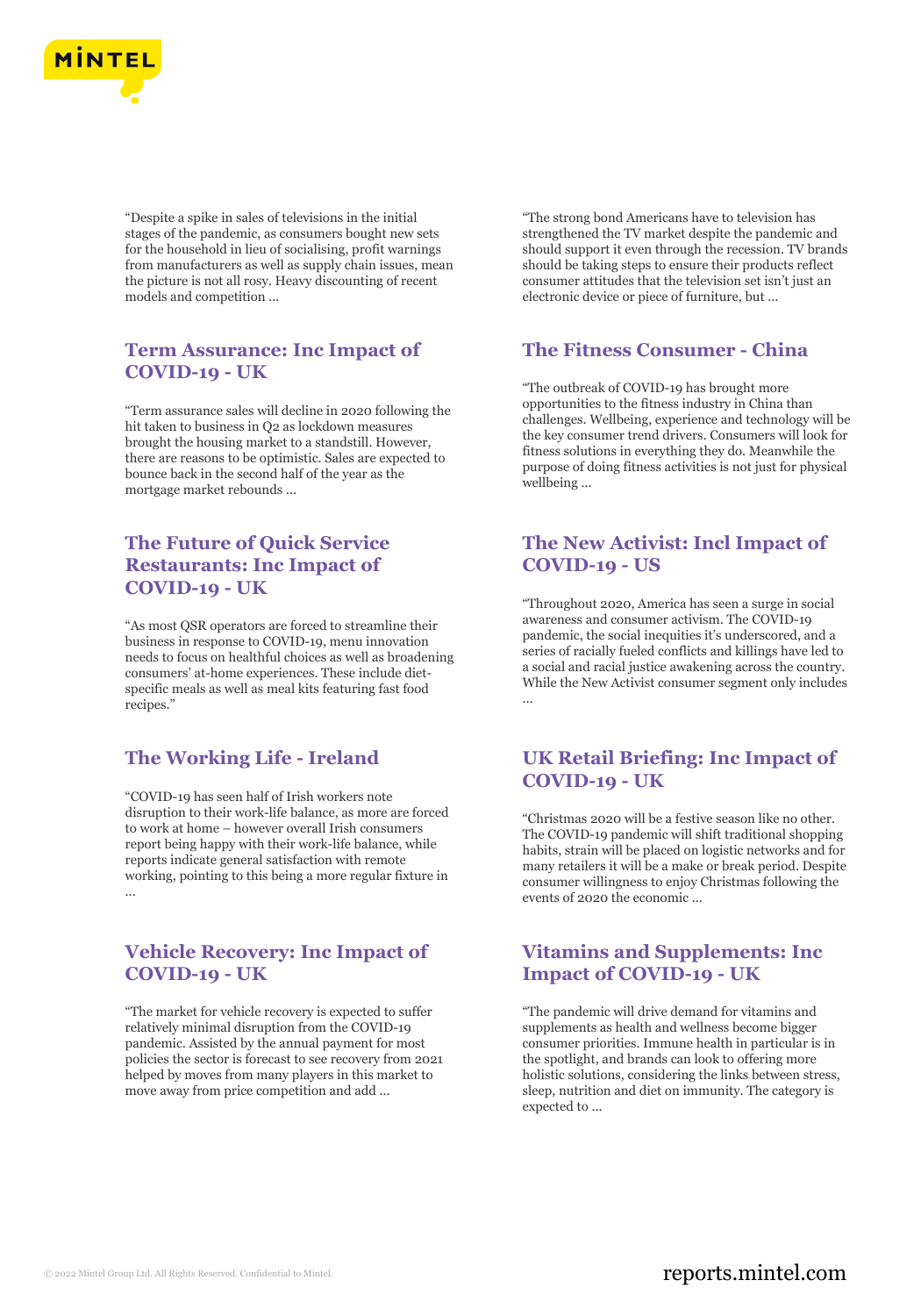

# **Vitamins, Minerals and Supplements Trends: Incl Impact of COVID-19 - US**

"The vitamins, minerals and supplements market will continue to grow despite the economic downturn, due to strong associations in supporting specific areas of wellness, particularly ones trending in the time of COVID-19. While multivitamins continue to show highest usage, consumer demand for more targeted benefits beyond overall wellness continues to ...

# 低线城市:社交媒体使用习惯 **- China**

"低线城市消费者通过社交媒体来实现从了解消费趋势到 深度接触品牌,从选购产品到分享消费经验的全过程。对 于想要打入下沉市场的品牌来说,打造将资讯、娱乐、社 交和购买融为一体平台和内容尤为重要。就平台而言,实 现场景化、呈现高密度信息的社交电商平台和提供多样化 的本地服务的品牌购物社群是品牌提升销量转化的重要战 场。在内容和形式上,贴近消费者生活并提供过程体验的 视频会能他们带来更多临场感和代入感,而有拼劲的博主 会增加带货的感染力和说服力。品牌可以着眼于帮助消费 者实现他们的'网红梦',提供更精准、更人性化的推荐, 从而建立起品牌与用户之间的双赢关系。"

**–** 邵愉茜,初级研究分析师

# 大家电 **- China**

"面对新冠疫情对整个行业的冲击,品牌和零售商应保持 乐观。消费者升级现有家电的意愿更强烈,加速了行业向 整体智能家居生态系统发展的步伐。在较低线级城市,消 费者追求更多功能和更优设计,对产品升级的需求与日俱 增,折射出较低线级城市的巨大市场潜力。中国大家电市 场竞争激烈,智能家居和多功能性正在驱动市场的高端化 进程。"

**–** 施洋,研究分析师

# 宠物食品 **- China**

"宠物主人在选择宠物食品方面变得更为成熟且更有经 验,因为他们在做出购买决定前会主动搜寻信息。他们对 食品安全的担忧和对营养的关注表明,品牌不仅应强化营 养,还应提供透明的产品信息。随着人们对待宠物的态度 不断转变,将其视为家人和朋友,对功能的关注将有助于 提升宠物的全方位健康。此外,人们对人宠关系的重视也 表明,提升食用体验是宠物食品值得关注的创新途径。

**–** 鲁睿勋,研究分析师

# **Yogurt and Yogurt Drinks: Incl Impact of COVID-19 - US**

"Stay-at-home orders mandated by the pandemic have accelerated yogurt's return to relevance, as consumers cling to familiar, affordable, health-focused options to meet snack cravings for themselves and their families. The yogurt drinks segment will require some more finessing to find footing, given its strong draw for portability, but has an ...

# 健身人士 **- China**

"对中国健身行业来说,新冠疫情带来的机遇大于挑战。 身心健康、体验和科技将会是关键消费者驱动力。消费者 会从自己日常所做的每件事中寻求健身方案。同时,健身 的目的不仅是增强体质,还有情绪管理(如远离压力) 此外,消费者会进一步依赖科技更好地了解自己,并更高 效地达成健身效果。品牌可把握住这些领域的机遇,从而 在未来市场中蓬勃发展。"

**–** 顾菁,品类总监

#### 奢华配饰 **- China**

"奢侈品配饰越来越多地为消费者所接受,逐渐成为日常 穿搭的一种形式。对奢侈品牌而言,国内市场已成为相当 重要的市场,中国消费者对电商的接受度高,意味着奢侈 品牌需重新思考在中国市场的战略。人们对于审美和可持 续发展愈发强烈的认知,带来了更多对于产品创新和营销 组合的关注。消费者希望物品的吸引力和价值更持久,因 此,新冠疫情之后,他们对高级珠宝手表的兴趣有所攀 升。

#### 情绪健康管理 **- China**

"多数中国消费者认为自己有情绪健康问题。压力和疲倦 是提及率高的情绪问题,经济压力和工作量大也是提及率 高的情绪问题来源。虽然消费者情绪健康情况不乐观,但 是,积极的自我情绪评估意味着情绪问题将得到更积极的 管理。品牌的发展机遇在于提供更具体的解决方案,而不 是笼统宣称能提升心情。具体而言,品牌可应对短期的压 力和睡眠问题,或者长远来看,将情绪问题和具体人群的 健康问题联系在一起。品牌也可提供有意义的理由来鼓励 消费者参与人际沟通,而非简单地说服消费者走出舒适 …………<br>圈。同时,品牌也可使用更温情的营销沟通手段,如营造 一种享用产品的仪式感。"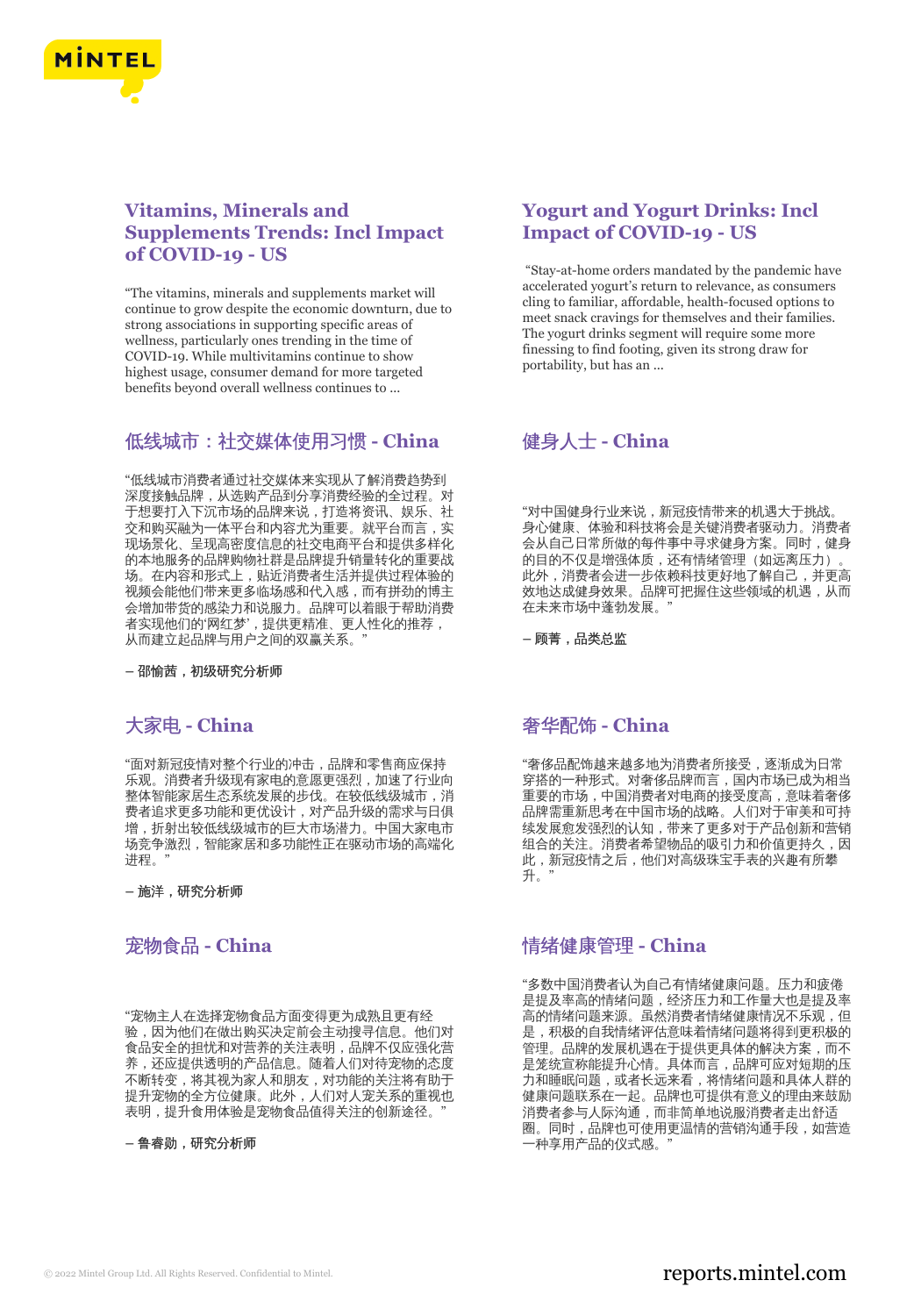

# 手机和网络运营商 **- China**

"中国有可能引领5G收入增长。消费者升级意愿强烈,主 要集中在诸如手机运行更流畅、可使用5G和质量更好等 关键特征方面。就数据流量升级而言,运营商更注重为消 费者拓展5G应用场景,提供更多数据流量和额外的通话 时间。"

**–** 许昕远,初级研究分析师

# 气泡饮料 **- China**

"气泡水销售额激增,说明气泡饮料颇有人气。其应用广 泛,也必将延伸至其他饮料品类。碳酸饮料进一步发展面 临的挑战包括关键年轻消费者人口数萎缩以及对糖分的持 续关注。低/无/减糖和卡路里成为新的标准。鉴于此,整 个行业都在努力进行产品创新,为市场带来'有益健康'的 产品才能维持市场增长。"

**–** 徐文馨,高级分析师

# 男士营销 **- China**

"男性愿意花更多的钱在外表和健身方面进行自我提升, 也愿意在家庭采购上承担更多的责任。长期以来,从社交 媒体到电商平台,男性接触到的各种信息更加多元,他们 更有能力运用科技让生活变得方便舒适,也更有信心在为 自己、家人和朋友购买时制定自己的标准。

男性是简单的生物,而女性是复杂的,这种观点长久以来 一直存在,但已不再是正确。除了沉着稳重的、有阳刚男 人味典型的男性形象外,他们也越来越意识到还应具有善 解人意、潮流时尚、精致等其他有吸引力的特质。在向男 性营销时,充分挖掘男性对健康、运动和科技的实际兴 趣,同时了解他们对"男人的浪漫"的追求,将有助于品牌 有效地触及目标男性消费者。"

**–** 甘倩,研究分析师,**2020**年**9**月**30**日

#### 菜单洞察**——**早午餐和下午茶 **- China** 身体护理用品 **- China**

**–** 刘文诗,研究分析师

# 早餐 **- China**

"疫情期间,更多消费者在家吃早餐,这给零售产品带来 契机。各商家正搭乘数字化趋势,构建便利的早餐服务设 施,以努力满足每位消费者的早餐需求。尽管早餐被誉为 一天中最重要的一餐,但由于消费者早上时间紧张和胃口 不佳,早餐经常会被省略。谷物食品方便准备,除此之 外,谷物食品品牌还可以添加"更多有益成分",以加强该 品类的健康形象。

**–** 吴珍妮,研究分析师

# 汽车使用习惯 **- China**

"新冠疫情后,个人汽车使用在基本出行和休闲旅行方面 都有显著增长,仅12%的被访车主表示他们的汽车使用频 率在所调研的任何场景中都没有增加。随着车主将更多时 间花在汽车上,车内健康和安全也成为了他们最关心的方 面,因为他们可以从中获得安全感和被保护感。因此,刹 车辅助和360度全景影像等主动安全功能,以及健康材料 和车内空气净化器等与健康相关的汽车设备越来越受到关 注。汽车已不仅仅只是一种交通工具,而日益成为了即使 在停泊不动时也可以用来放松,可以用来做个性化布置的 像家一般的空间。通过了解消费者对于汽车使用态度的转 变,品牌可以更多致力于多功能汽车的设计创新,并抓住 信息、休闲和零售服务等生活领域存在的商机。"

**–** 王慧蓉,研究总监

#### 男士面部护肤品 **- China**

"男士面部护肤品市场已踏上增长转型之路,男性消费者 呈现两极化趋势。部分男性已开始拓展护肤流程,使用从 面膜到面部防晒等种类更丰富的面部护肤品。同时,越来 越多的男性仍然难以理解面部护肤的必要性,并在过去几 年退出了该品类。"

**–** 李玉梅,高级研究分析师